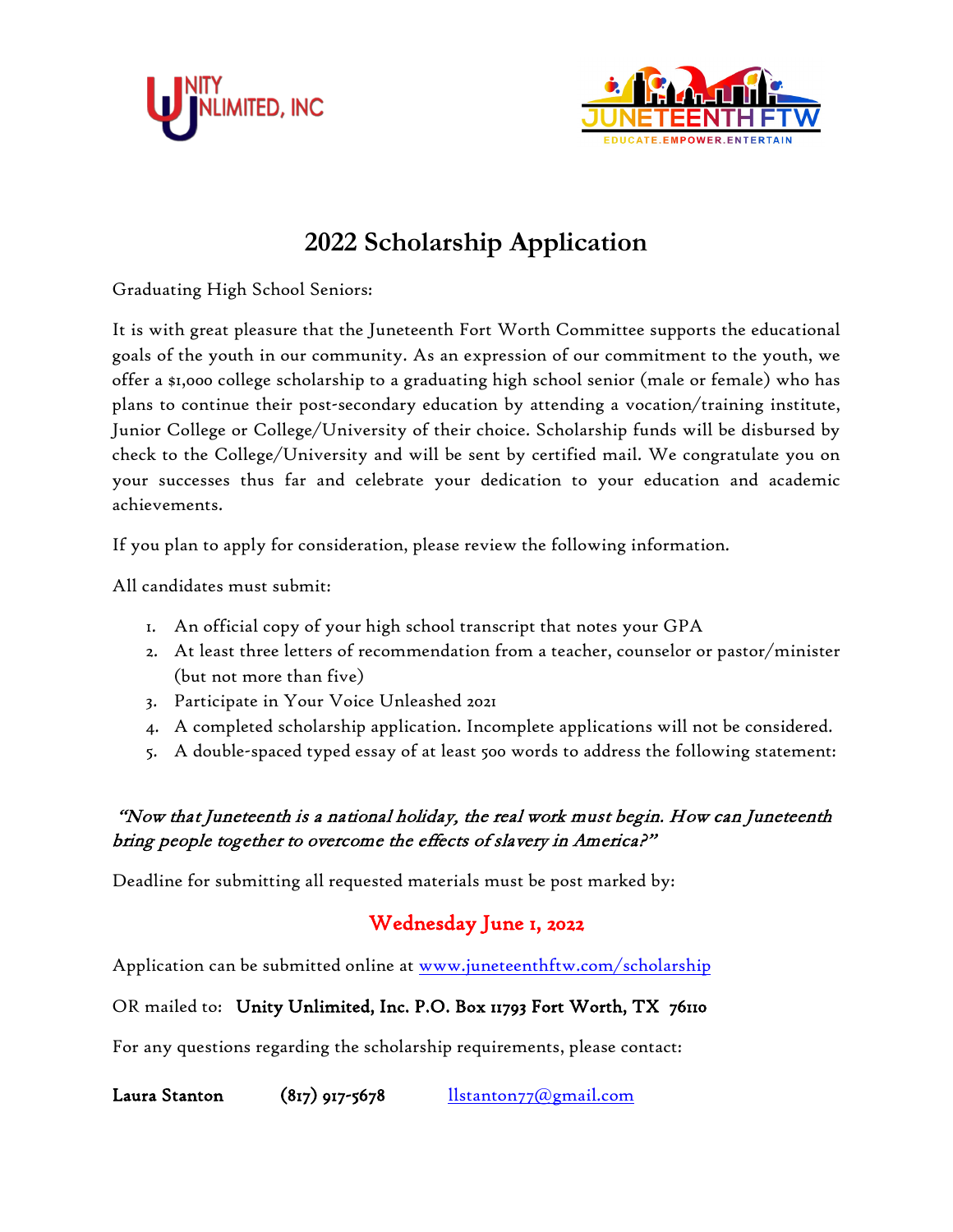*A 501 (c) 3 Organization*

## **Unity Unlimited, Inc. – Juneteenth Fort Worth**

## **2022 Scholarship**

#### APPLICATION FORM

#### Deadline: Wednesday, June 1, 2022

**Type if possible or print clearly.**

#### **I. Personal Information**

| First                                                                                               | Middle | Last |                           |
|-----------------------------------------------------------------------------------------------------|--------|------|---------------------------|
|                                                                                                     |        |      |                           |
|                                                                                                     |        |      |                           |
| Telephone Number: (home) __________________________________(cell)__________________________________ |        |      |                           |
|                                                                                                     |        |      |                           |
|                                                                                                     |        |      |                           |
| Parent/Guardian Phone                                                                               |        |      |                           |
| Name of High School/City                                                                            |        |      | $\boldsymbol{\mathsf{v}}$ |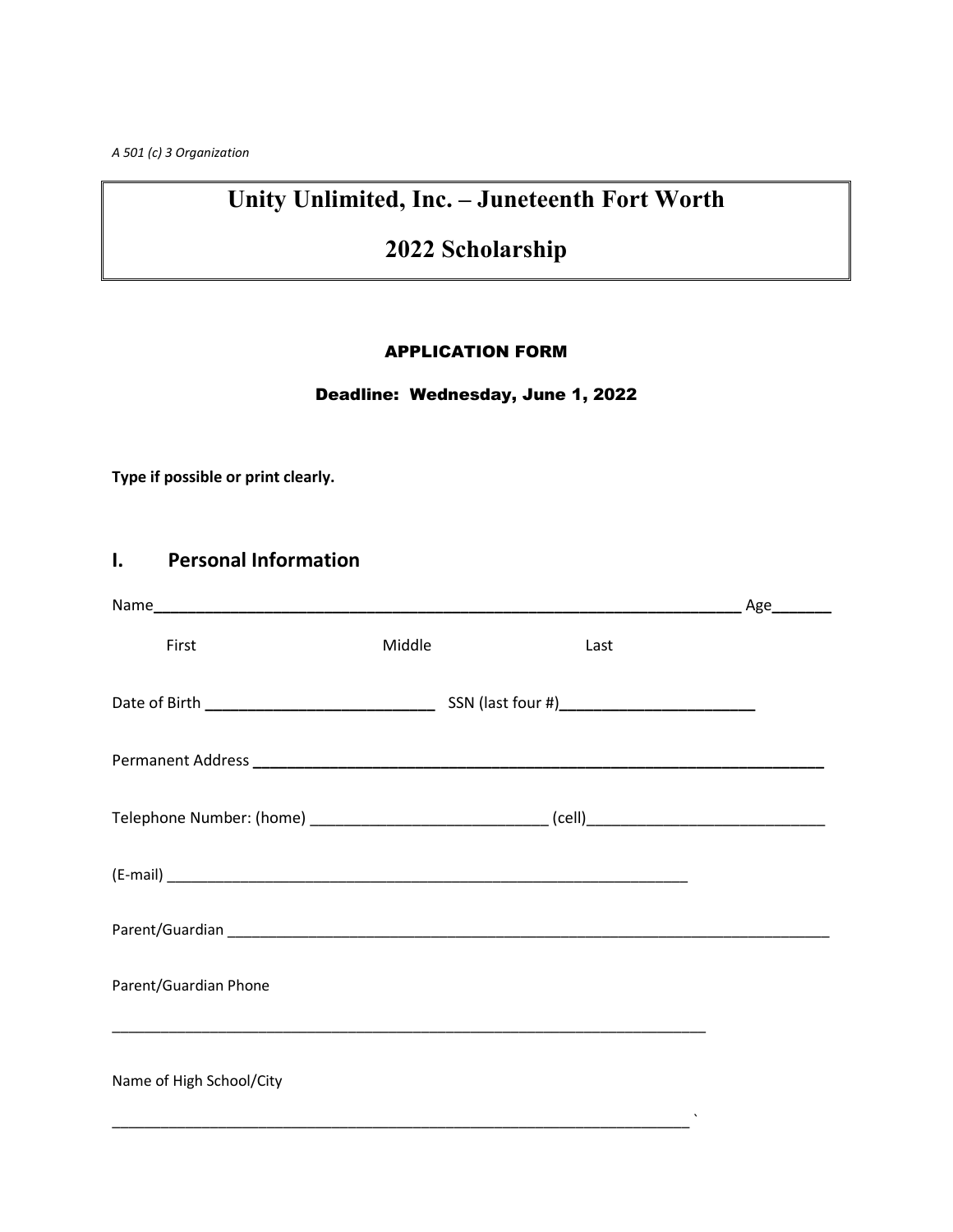| <b>Expected Date of Graduation</b> |
|------------------------------------|
|------------------------------------|

#### **Academic & Extracurricular Activities** II.

Grade Point Average (GPA) \_\_\_\_\_\_\_\_\_\_\_\_\_\_\_\_\_\_\_\_\_\_\_\_Class Rank \_\_\_\_\_\_\_\_\_\_\_\_\_\_\_\_\_\_\_ SAT Score \_\_\_\_\_\_\_\_\_\_\_\_\_\_\_\_\_ ACT Score \_\_\_\_\_\_\_\_\_\_\_\_\_\_\_\_\_\_\_\_\_\_\_\_ Personal History List community service and honors (Attach sheet if necessary) List scholarships received to date (attach sheet if necessary)

In the space below give a summary of your personal goals. (Attach sheet if necessary)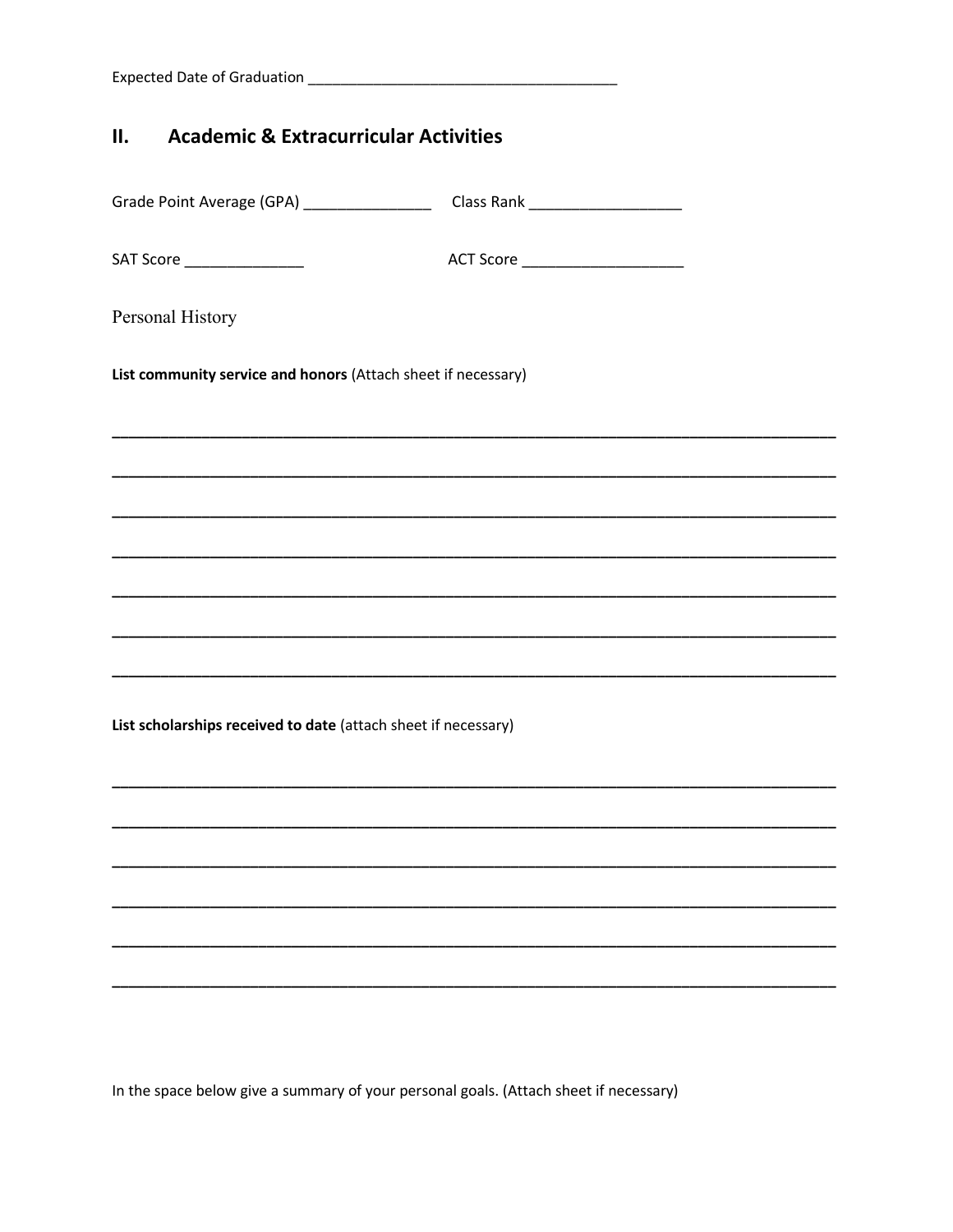# **III. Future Plans**

| Have you been accepted? YES _______<br>NO. |  |
|--------------------------------------------|--|
|                                            |  |
|                                            |  |

#### **IV. Financial Statement**

Please Note: An incomplete budget will mean that your application cannot be considered.

Show total family income and expenses.